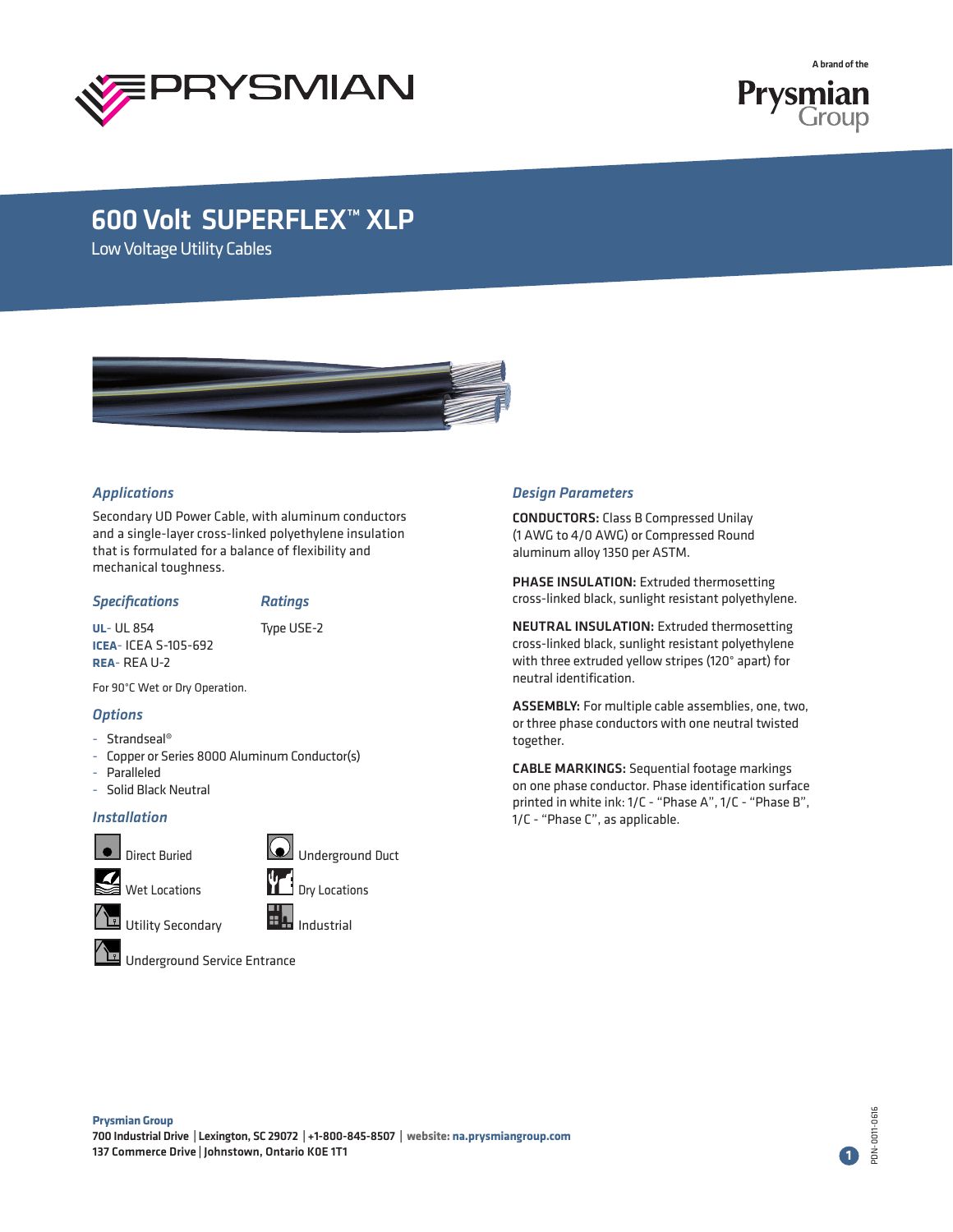



Low Voltage Utility Cables

| Product<br>Number | Code<br>Name                       | Phase<br>Conductor |     | Phase Insulation Thickness (mis) | $\begin{aligned} \mu_{\mathcal{H}_{\text{dSg}}} & c_{\mathcal{O}_{\text{PZZ}_{\text{G}_{\text{G}_{\text{F}}}}} \mu_{\mathcal{H}_{\text{G}_{\text{F}_{\text{G}_{\text{F}}}}} \mu_{\mathcal{H}_{\text{G}_{\text{G}_{\text{F}}}}} \mu_{\mathcal{H}_{\text{G}_{\text{G}_{\text{F}}}}} \mu_{\mathcal{H}_{\text{G}_{\text{G}_{\text{F}}}}} \end{aligned}$<br>Outside Diameter (in) | Cable Weight (lbs <sub>/Kft)</sub> |                | $\mu_{\ell m_{\ell m}}$ Bending Radius (h <sub>1)</sub> | † Ampacity (Amps)  |  |
|-------------------|------------------------------------|--------------------|-----|----------------------------------|------------------------------------------------------------------------------------------------------------------------------------------------------------------------------------------------------------------------------------------------------------------------------------------------------------------------------------------------------------------------------|------------------------------------|----------------|---------------------------------------------------------|--------------------|--|
|                   |                                    |                    |     | (A)                              | (B)                                                                                                                                                                                                                                                                                                                                                                          |                                    |                | 90°C In Duct                                            | 90°C Direct Buried |  |
|                   | 600 Volt Aluminum Single Conductor |                    |     |                                  |                                                                                                                                                                                                                                                                                                                                                                              |                                    |                |                                                         |                    |  |
| Q0I300A           | Cornell                            | 8 AWG AL           | 60  | 0.143                            | 0.27                                                                                                                                                                                                                                                                                                                                                                         | 33                                 | $\overline{2}$ | 45                                                      | 70                 |  |
| Q0J300A           | Princeton                          | 6 AWG AL           | 60  | 0.180                            | 0.31                                                                                                                                                                                                                                                                                                                                                                         | 44                                 | $\overline{2}$ | 55                                                      | 90                 |  |
| <b>Q0K300A</b>    | Mercer                             | 4 AWG AL           | 60  | 0.226                            | 0.35                                                                                                                                                                                                                                                                                                                                                                         | 63                                 | $\overline{2}$ | 75                                                      | 120                |  |
| Q0M300A           | Clemson                            | 2 AWG AL           | 60  | 0.284                            | 0.41                                                                                                                                                                                                                                                                                                                                                                         | 92                                 | $\overline{2}$ | 100                                                     | 155                |  |
| Q00300A           | Kenyon                             | 1 AWG AL           | 80  | 0.313                            | 0.48                                                                                                                                                                                                                                                                                                                                                                         | 121                                | $\overline{2}$ | 115                                                     | 175                |  |
| Q0Q300A           | Harvard                            | 1/0 AWG AL         | 80  | 0.352                            | 0.52                                                                                                                                                                                                                                                                                                                                                                         | 146                                | 3              | 135                                                     | 200                |  |
| 00R300A           | Yale                               | 2/0 AWG AL         | 80  | 0.395                            | 0.56                                                                                                                                                                                                                                                                                                                                                                         | 177                                | $\overline{3}$ | 155                                                     | 225                |  |
| Q0S300A           | <b>Tufts</b>                       | 3/0 AWG AL         | 80  | 0.443                            | 0.61                                                                                                                                                                                                                                                                                                                                                                         | 215                                | 3              | 180                                                     | 260                |  |
| Q0T300A           | <b>Beloit</b>                      | 4/0 AWG AL         | 80  | 0.498                            | 0.67                                                                                                                                                                                                                                                                                                                                                                         | 263                                | $\overline{3}$ | 210                                                     | 295                |  |
| Q0U300A           | Hofstra                            | 250 MCM AL         | 95  | 0.561                            | 0.76                                                                                                                                                                                                                                                                                                                                                                         | 318                                | 4              | 230                                                     | 320                |  |
| Q0V300A           | Rutgers                            | 350 MCM AL         | 95  | 0.664                            | 0.87                                                                                                                                                                                                                                                                                                                                                                         | 427                                | $\overline{4}$ | 285                                                     | 385                |  |
| Q0W300A           | Emory                              | <b>500 MCM AL</b>  | 95  | 0.794                            | 1.00                                                                                                                                                                                                                                                                                                                                                                         | 587                                | 4              | 350                                                     | 465                |  |
| Q0X300A           | Sewanee                            | <b>750 MCM AL</b>  | 110 | 0.974                            | 1.21                                                                                                                                                                                                                                                                                                                                                                         | 867                                | $\overline{7}$ | 455                                                     | 580                |  |
| Q0Y300A           | Fordham                            | 1000 MCM AL        | 110 | 1.124                            | 1.36                                                                                                                                                                                                                                                                                                                                                                         | 1128                               | $\overline{7}$ | 540                                                     | 670                |  |

PRODUCT NOTES:

s Items are Prysmian authorized stock. The above dimensions are approximate and subject to normal manufacturing tolerances. Conductor sizes #4 AWG and larger, with the exception of #1 AWG 19/Wire,are available with Strandseal®

† Ampacities are based on the following:

Three conductors triplexed, 90°C conductor<br>temperature, 20°C ambient earth temperature,<br>earth RHO of 90°C-cm/Watt, 100% load factor,<br>36 inch depth of burial, and three phase operation.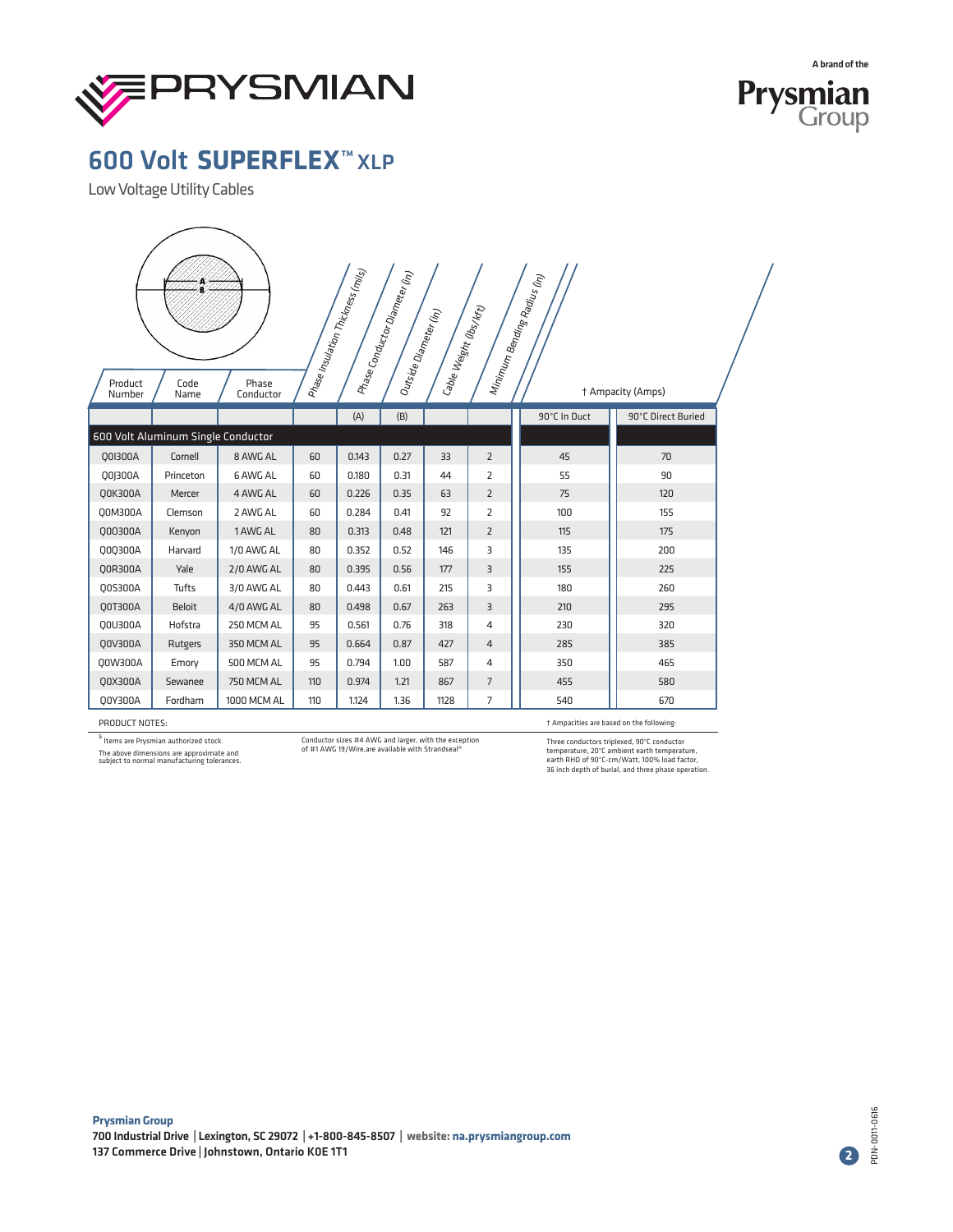



Low Voltage Utility Cables

| $\Big  \, h_{\mathcal{E}}_{\mathcal{U}} \eta_{\mathcal{E}}_{\mathcal{U}} \big  \eta_{\mathcal{E}}_{\mathcal{U}} \big _{\mathcal{E}} \big  \eta_{\mathcal{U}} \eta_{\mathcal{U}} \big _{\mathcal{E}} \Big  \eta_{\mathcal{E}} \big _{\mathcal{E}}$<br>$ $ Neutral Conductor Diameter (in )<br>  Prase Insulation Thémess (m <sub>ilis)</sub><br> <br>$\Big  h_{\alpha} h_{\alpha}/h_{\beta} h_{\beta} h_{\delta} h_{\delta} \Big _{\delta}$ Diam $_{\alpha \beta}$ (h <sub>t)</sub><br>Phase Conductor Diameter (h)<br>  Priase Insulation Diameter (in)<br> <br>(in)<br>  Ninimum Bending Radius (I<br>  <sup>Cable</sup> Weight (lbs <sub>/Kft)</sub><br> <br>Outside Diameter (in)<br>Neutral<br>Phase<br>Product<br>Code<br>† Ampacity (Amps)<br>Conductor<br>Number<br>Name<br>Conductor |             |                                                        |    |                |    |       |      |       |      |      |     |                |                           |                                        |  |
|----------------------------------------------------------------------------------------------------------------------------------------------------------------------------------------------------------------------------------------------------------------------------------------------------------------------------------------------------------------------------------------------------------------------------------------------------------------------------------------------------------------------------------------------------------------------------------------------------------------------------------------------------------------------------------------------------------------------------------------------------------------------------------------------|-------------|--------------------------------------------------------|----|----------------|----|-------|------|-------|------|------|-----|----------------|---------------------------|----------------------------------------|--|
|                                                                                                                                                                                                                                                                                                                                                                                                                                                                                                                                                                                                                                                                                                                                                                                              |             |                                                        |    |                |    | (A)   | (B)  | (C)   | (D)  | (E)  |     |                | $90^{\circ}$ C<br>In Duct | $90^{\circ}$ C<br><b>Direct Buried</b> |  |
|                                                                                                                                                                                                                                                                                                                                                                                                                                                                                                                                                                                                                                                                                                                                                                                              |             | 600 Volt Aluminum Duplexed - 1/C Phase and 1/C Neutral |    |                |    |       |      |       |      |      |     |                |                           |                                        |  |
| QOIAIOA                                                                                                                                                                                                                                                                                                                                                                                                                                                                                                                                                                                                                                                                                                                                                                                      | <b>Bard</b> | 8 AWG AL                                               | 60 | 8 AWG AL       | 60 | 0.143 | 0.27 | 0.143 | 0.27 | 0.54 | 65  | $\overline{3}$ | 50                        | 85                                     |  |
| QOJAJOA                                                                                                                                                                                                                                                                                                                                                                                                                                                                                                                                                                                                                                                                                                                                                                                      | Claflin     | <b>6AWGAL</b>                                          | 60 | <b>6 AWGAL</b> | 60 | 0.180 | 0.31 | 0.180 | 0.31 | 0.62 | 90  | 3              | 65                        | 110                                    |  |
| QOKAKOA                                                                                                                                                                                                                                                                                                                                                                                                                                                                                                                                                                                                                                                                                                                                                                                      | Delgado     | 4AWGAL                                                 | 60 | 4 AWG AL       | 60 | 0.226 | 0.35 | 0.226 | 0.35 | 0.71 | 128 | 3              | 85                        | 140                                    |  |
| <b>QOMAMOA</b>                                                                                                                                                                                                                                                                                                                                                                                                                                                                                                                                                                                                                                                                                                                                                                               | Everett     | 2AWGAL                                                 | 60 | 2 AWG AL       | 60 | 0.284 | 0.41 | 0.284 | 0.41 | 0.82 | 185 | 4              | 115                       | 180                                    |  |
| <b>QORAROA</b>                                                                                                                                                                                                                                                                                                                                                                                                                                                                                                                                                                                                                                                                                                                                                                               | Findlay     | 2/0AWG AL                                              | 80 | 2/0 AWG AL     | 80 | 0.395 | 0.56 | 0.395 | 0.56 | 1.13 | 355 | 6              | 175                       | 265                                    |  |
| <b>QOTATOA</b>                                                                                                                                                                                                                                                                                                                                                                                                                                                                                                                                                                                                                                                                                                                                                                               | Hanover     | 4/0AWG AL                                              | 80 | 4/0 AWG AL     | 80 | 0.498 | 0.67 | 0.498 | 0.67 | 1.33 | 529 | 7              | 235                       | 345                                    |  |
| <b>OOVAVOA</b>                                                                                                                                                                                                                                                                                                                                                                                                                                                                                                                                                                                                                                                                                                                                                                               | Glenville   | 350MCM AL                                              | 95 | 350 MCMAL      | 95 | 0.664 | 0.87 | 0.664 | 0.87 | 1.73 | 857 | 9              | 325                       | 455                                    |  |

PRODUCT NOTES:

s Items are Prysmian authorized stock.

The above dimensions are approximate and subject to normal manufacturing tolerances.

Conductor sizes #4 AWG and larger, with the exception of #1 AWG 19/Wire,are available with Strandseal®

#### † Ampacities are based on the following:

Three conductors triplexed, 90°C conductor<br>temperature, 20°C ambient earth temperature,<br>earth RHO of 90°C-cm/Watt, 100% load factor,<br>36 inch depth of burial, and three phase operation.

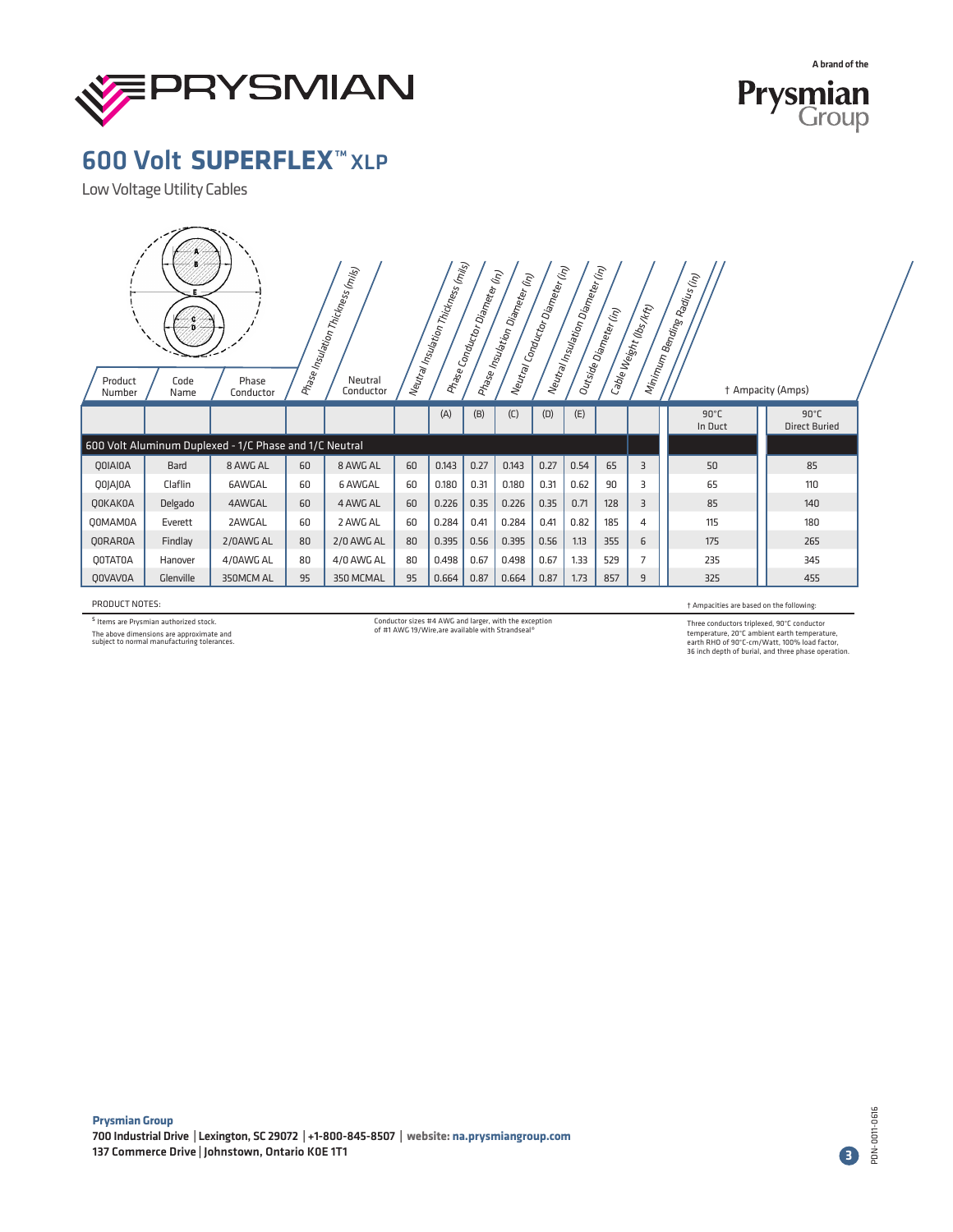



Low Voltage Utility Cables

 $-$ 

| Product              | Ç<br>Code                                               | Neutral Insulation Thickness (mi <sub>s)</sub><br>Neufal Conductor Diameter (h <sub>1)</sub><br>Neutral Insulation Diameter (h <sub>1)</sub><br>.<br>Phase Insulation Thistness (mis)<br>$\begin{array}{l} \rho_{H\bar q g g} \cr \end{array} c_{\partial H\bar d \nu \xi \xi \rho} \nonumber \\ \phantom{\ddot d \xi_{\bar d g} \delta_{\bar d g g} \delta_{\bar d g} \delta_{\bar d g}} \delta_{\bar d g} \delta_{\bar e g} \delta_{\bar f \eta} \end{array}$<br>Phase Insulation Diameter (h <sub>t)</sub><br>(m)<br>  Minimum Bending Radius $\beta$<br>$4$ Cable Weight (lbs <sub>/Kft)</sub><br>$4$ Outside Diameter (i <sub>n)</sub><br>Neutral |     |                   |     |       |      |       |      |      |      |                |                |  |                                     |  |
|----------------------|---------------------------------------------------------|--------------------------------------------------------------------------------------------------------------------------------------------------------------------------------------------------------------------------------------------------------------------------------------------------------------------------------------------------------------------------------------------------------------------------------------------------------------------------------------------------------------------------------------------------------------------------------------------------------------------------------------------------------|-----|-------------------|-----|-------|------|-------|------|------|------|----------------|----------------|--|-------------------------------------|--|
| Number               | Name                                                    | Conductor                                                                                                                                                                                                                                                                                                                                                                                                                                                                                                                                                                                                                                              |     | Conductor         |     | (A)   | (B)  | (C)   | (D)  | (E)  |      |                | $90^{\circ}$ C |  | † Ampacity (Amps)<br>$90^{\circ}$ C |  |
|                      |                                                         |                                                                                                                                                                                                                                                                                                                                                                                                                                                                                                                                                                                                                                                        |     |                   |     |       |      |       |      |      |      |                | In Duct        |  | <b>Direct Buried</b>                |  |
|                      | 600 Volt Aluminum Triplexed - 2/C Phase and 1/C Neutral |                                                                                                                                                                                                                                                                                                                                                                                                                                                                                                                                                                                                                                                        |     |                   |     |       |      |       |      |      |      |                |                |  |                                     |  |
| QOIBIOA              | Dowling                                                 | 8 AWG AL                                                                                                                                                                                                                                                                                                                                                                                                                                                                                                                                                                                                                                               | 60  | 8 AWG AL          | 60  | 0.143 | 0.27 | 0.143 | 0.27 | 0.58 | 97   | 3              | 50             |  | 85                                  |  |
| <sup>5</sup> QOJBJOA | Erskine                                                 | 6 AWG AL                                                                                                                                                                                                                                                                                                                                                                                                                                                                                                                                                                                                                                               | 60  | 6 AWG AL          | 60  | 0.180 | 0.31 | 0.180 | 0.31 | 0.66 | 134  | 3              | 65             |  | 110                                 |  |
| <sup>S</sup> QOKBKOA | Vassar                                                  | 4 AWG AL                                                                                                                                                                                                                                                                                                                                                                                                                                                                                                                                                                                                                                               | 60  | 4 AWG AL          | 60  | 0.226 | 0.35 | 0.226 | 0.35 | 0.76 | 191  | 4              | 85             |  | 140                                 |  |
| <sup>S</sup> QOMBK0A | <b>Stephens</b>                                         | 2 AWG AL                                                                                                                                                                                                                                                                                                                                                                                                                                                                                                                                                                                                                                               | 60  | 4 AWG AL          | 60  | 0.284 | 0.41 | 0.226 | 0.35 | 0.86 | 249  | 4              | 115            |  | 180                                 |  |
| QOMBMOA              | Ramapo                                                  | 2 AWG AL                                                                                                                                                                                                                                                                                                                                                                                                                                                                                                                                                                                                                                               | 60  | 2 AWG AL          | 60  | 0.284 | 0.41 | 0.284 | 0.41 | 0.89 | 278  | 4              | 115            |  | 180                                 |  |
| Q00B00A              | Grossmont                                               | 1 AWG AL                                                                                                                                                                                                                                                                                                                                                                                                                                                                                                                                                                                                                                               | 80  | 1 AWG AL          | 80  | 0.313 | 0.48 | 0.313 | 0.48 | 1.03 | 364  | 6              | 130            |  | 205                                 |  |
| <sup>S</sup> QOQBMOA | <b>Brenau</b>                                           | 1/0 AWG AL                                                                                                                                                                                                                                                                                                                                                                                                                                                                                                                                                                                                                                             | 80  | 2 AWG AL          | 60  | 0.352 | 0.52 | 0.284 | 0.41 | 1.06 | 385  | 6              | 155            |  | 235                                 |  |
| Q0QBQ0A              | Bergen                                                  | 1/0 AWG AL                                                                                                                                                                                                                                                                                                                                                                                                                                                                                                                                                                                                                                             | 80  | 1/0 AWG AL        | 80  | 0.352 | 0.52 | 0.352 | 0.52 | 1.12 | 439  | 6              | 155            |  | 235                                 |  |
| QORBMOA              | Fisk                                                    | 2/0 AWG AL                                                                                                                                                                                                                                                                                                                                                                                                                                                                                                                                                                                                                                             | 802 | 2 AWG AL          | 60  | 0.395 | 0.56 | 0.284 | 0.41 | 1.13 | 447  | 6              | 175            |  | 265                                 |  |
| <sup>S</sup> QORBOOA | Converse                                                | 2/0 AWG AL                                                                                                                                                                                                                                                                                                                                                                                                                                                                                                                                                                                                                                             | 80  | 1 AWG AL          | 80  | 0.395 | 0.56 | 0.313 | 0.48 | 1.17 | 476  | 6              | 175            |  | 265                                 |  |
| QORBQOA              | Shaw                                                    | 2/0 AWG AL                                                                                                                                                                                                                                                                                                                                                                                                                                                                                                                                                                                                                                             | 80  | 1/0 AWG AL        | 80  | 0.395 | 0.56 | 0.352 | 0.52 | 1.19 | 501  | 6              | 175            |  | 265                                 |  |
| QORBROA              | Hunter                                                  | 2/0 AWG AL                                                                                                                                                                                                                                                                                                                                                                                                                                                                                                                                                                                                                                             | 80  | 2/0 AWG AL        | 80  | 0.395 | 0.56 | 0.395 | 0.56 | 1.21 | 533  | 7              | 175            |  | 265                                 |  |
| QOSBMOA              | Calvert                                                 | 3/0 AWG AL                                                                                                                                                                                                                                                                                                                                                                                                                                                                                                                                                                                                                                             | 80  | 2 AWG AL          | 60  | 0.443 | 0.61 | 0.284 | 0.41 | 1.22 | 524  | $\overline{7}$ | 205            |  | 305                                 |  |
| Q0SB00A              | Chase                                                   | 3/0 AWG AL                                                                                                                                                                                                                                                                                                                                                                                                                                                                                                                                                                                                                                             | 80  | 1 AWG AL          | 80  | 0.443 | 0.61 | 0.313 | 0.48 | 1.24 | 553  | 7              | 205            |  | 305                                 |  |
| <sup>S</sup> QOSBQOA | Hollins                                                 | 3/0 AWG AL                                                                                                                                                                                                                                                                                                                                                                                                                                                                                                                                                                                                                                             | 80  | 1/0 AWG AL        | 80  | 0.443 | 0.61 | 0.352 | 0.52 | 1.27 | 578  | $\overline{7}$ | 205            |  | 305                                 |  |
| Q0SBS0A              | Rockland                                                | 3/0 AWG AL                                                                                                                                                                                                                                                                                                                                                                                                                                                                                                                                                                                                                                             | 80  | 3/0 AWG AL        | 80  | 0.443 | 0.61 | 0.443 | 0.61 | 1.31 | 648  | 7              | 205            |  | 305                                 |  |
| Q0TB00A              | Coburn                                                  | 4/0 AWG AL                                                                                                                                                                                                                                                                                                                                                                                                                                                                                                                                                                                                                                             | 80  | 1 AWG AL          | 80  | 0.498 | 0.67 | 0.313 | 0.48 | 1.34 | 649  | 7              | 235            |  | 345                                 |  |
| QOTBQOA              | Molloy                                                  | 4/0 AWG AL                                                                                                                                                                                                                                                                                                                                                                                                                                                                                                                                                                                                                                             | 80  | 1/0 AWG AL        | 80  | 0.498 | 0.67 | 0.352 | 0.52 | 1.35 | 674  | 7              | 235            |  | 345                                 |  |
| <sup>S</sup> QOTBROA | Sweetbriar                                              | 4/0 AWG AL                                                                                                                                                                                                                                                                                                                                                                                                                                                                                                                                                                                                                                             | 80  | 2/0 AWG AL        | 80  | 0.498 | 0.67 | 0.395 | 0.56 | 1.37 | 705  | 7              | 235            |  | 345                                 |  |
| QOTBTOA              | Monmouth                                                | 4/0 AWG AL                                                                                                                                                                                                                                                                                                                                                                                                                                                                                                                                                                                                                                             | 80  | 4/0 AWG AL        | 80  | 0.498 | 0.67 | 0.498 | 0.67 | 1.43 | 792  | 8              | 235            |  | 345                                 |  |
| QOUBROA              | Aquinas                                                 | 250 MCM AL                                                                                                                                                                                                                                                                                                                                                                                                                                                                                                                                                                                                                                             | 95  | 2/0 AWG AL        | 80  | 0.561 | 0.76 | 0.395 | 0.56 | 1.53 | 816  | 8              | 260            |  | 375                                 |  |
| QOUBSOA              | Pratt                                                   | 250 MCM AL                                                                                                                                                                                                                                                                                                                                                                                                                                                                                                                                                                                                                                             | 95  | 3/0 AWG AL        | 80  | 0.561 | 0.76 | 0.443 | 0.61 | 1.57 | 854  | 8              | 260            |  | 375                                 |  |
| QOUBUOA              | Yeshiva                                                 | 250 MCM AL                                                                                                                                                                                                                                                                                                                                                                                                                                                                                                                                                                                                                                             | 95  | 250 MCM AL        | 95  | 0.561 | 0.76 | 0.561 | 0.76 | 1.64 | 958  | 9              | 260            |  | 375                                 |  |
| QOVBQOA              | Greenville                                              | 350 MCM AL                                                                                                                                                                                                                                                                                                                                                                                                                                                                                                                                                                                                                                             | 95  | 1/0 AWG AL        | 80  | 0.664 | 0.87 | 0.352 | 0.52 | 1.73 | 1003 | 9              | 325            |  | 455                                 |  |
| QOVBSOA              | Gloucester                                              | 350 MCM AL                                                                                                                                                                                                                                                                                                                                                                                                                                                                                                                                                                                                                                             | 95  | 3/0 AWG AL        | 80  | 0.664 | 0.87 | 0.443 | 0.61 | 1.74 | 1072 | 9              | 325            |  | 455                                 |  |
| <sup>S</sup> QOVBTOA | Wesleyan                                                | 350 MCM AL                                                                                                                                                                                                                                                                                                                                                                                                                                                                                                                                                                                                                                             | 95  | 4/0 AWG AL        | 80  | 0.664 | 0.87 | 0.498 | 0.67 | 1.76 | 1120 | 9              | 325            |  | 455                                 |  |
| QOVBVOA              | Newark                                                  | 350 MCM AL                                                                                                                                                                                                                                                                                                                                                                                                                                                                                                                                                                                                                                             | 95  | 350 MCM AL        | 95  | 0.664 | 0.87 | 0.664 | 0.87 | 1.86 | 1285 | 10             | 325            |  | 455                                 |  |
| Q0WBT0A              | <b>Old Dominion</b>                                     | 500 MCM AL                                                                                                                                                                                                                                                                                                                                                                                                                                                                                                                                                                                                                                             | 95  | 4/0 AWG AL        | 80  | 0.794 | 1.00 | 0.498 | 0.67 | 1.99 | 1440 | 10             | 400            |  | 555                                 |  |
| QOWBVOA              | Rider                                                   | 500 MCM AL                                                                                                                                                                                                                                                                                                                                                                                                                                                                                                                                                                                                                                             | 95  | 350 MCM AL        | 95  | 0.794 | 1.00 | 0.664 | 0.87 | 2.07 | 1605 | 13             | 400            |  | 555                                 |  |
| Q0WBW0A              | Westchester                                             | 500 MCM AL                                                                                                                                                                                                                                                                                                                                                                                                                                                                                                                                                                                                                                             | 95  | 500 MCM AL        | 95  | 0.794 | 1.00 | 0.794 | 1.00 | 2.14 | 1765 | 13             | 400            |  | 555                                 |  |
| QOXBVOA              | Villanova                                               | 750 MCM AL                                                                                                                                                                                                                                                                                                                                                                                                                                                                                                                                                                                                                                             | 110 | 350 MCM AL        | 95  | 0.974 | 1.21 | 0.664 | 0.87 | 2.43 | 2166 | 15             | 400            |  | 555                                 |  |
| Q0XBW0A              | Fairfield                                               | 750 MCM AL                                                                                                                                                                                                                                                                                                                                                                                                                                                                                                                                                                                                                                             | 110 | 500 MCM AL        | 95  | 0.974 | 1.21 | 0.794 | 1.00 | 2.49 | 2327 | 15             | 520            |  | 685                                 |  |
| QOXBXOA              | Seton Hall                                              | 750 MCM AL                                                                                                                                                                                                                                                                                                                                                                                                                                                                                                                                                                                                                                             | 110 | <b>750 MCM AL</b> | 110 | 0.974 | 1.21 | 0.974 | 1.21 | 2.60 | 2611 | 16             | 520            |  | 685                                 |  |

PRODUCT NOTES:

s<br>Items are Prysmian authorized stock. The above dimensions are approximate and subject to normal manufacturing tolerances.

**Prysmian Group**

Conductor sizes #4 AWG and larger, with the exception of #1 AWG 19/Wire,are available with Strandseal®

† Ampacities are based on the following:

90°C conductor temperature, 20°C ambient earth temperature, earth RHO of 90°C-cm/Watt, 100% load factor, 36 inch depth of burial, and neutral carrying only unbalanced load.

700 Industrial Drive | Lexington, SC 29072 | +1-800-845-8507 | **website: na.prysmiangroup.com** 137 Commerce Drive | Johnstown, Ontario K0E 1T1

PDN-0011-0616 PDN-0011-0616 **4**